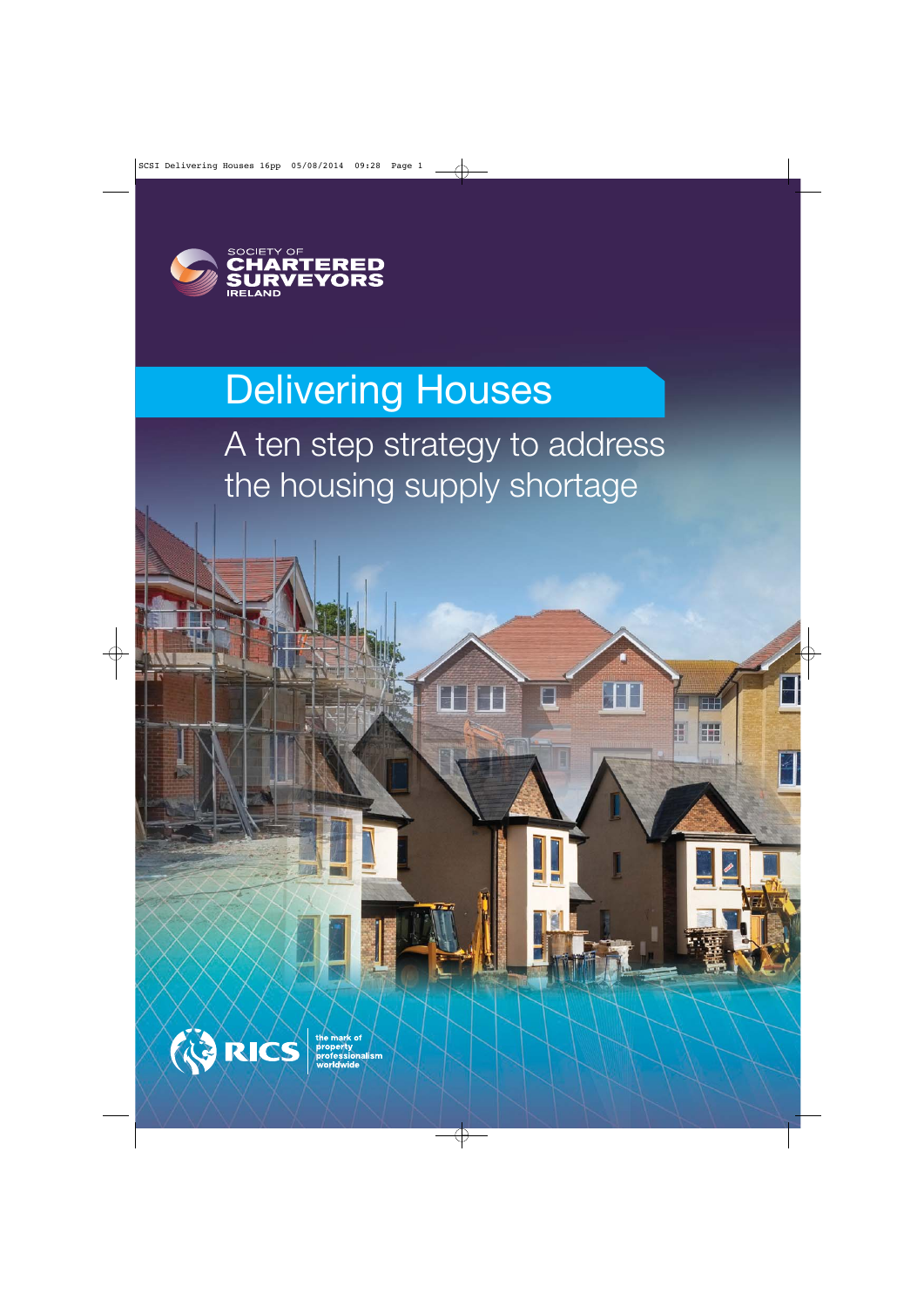

## Delivering Houses

A ten step strategy to address the housing supply shortage



the mark of<br>property<br>professionalism<br>worldwide worldwide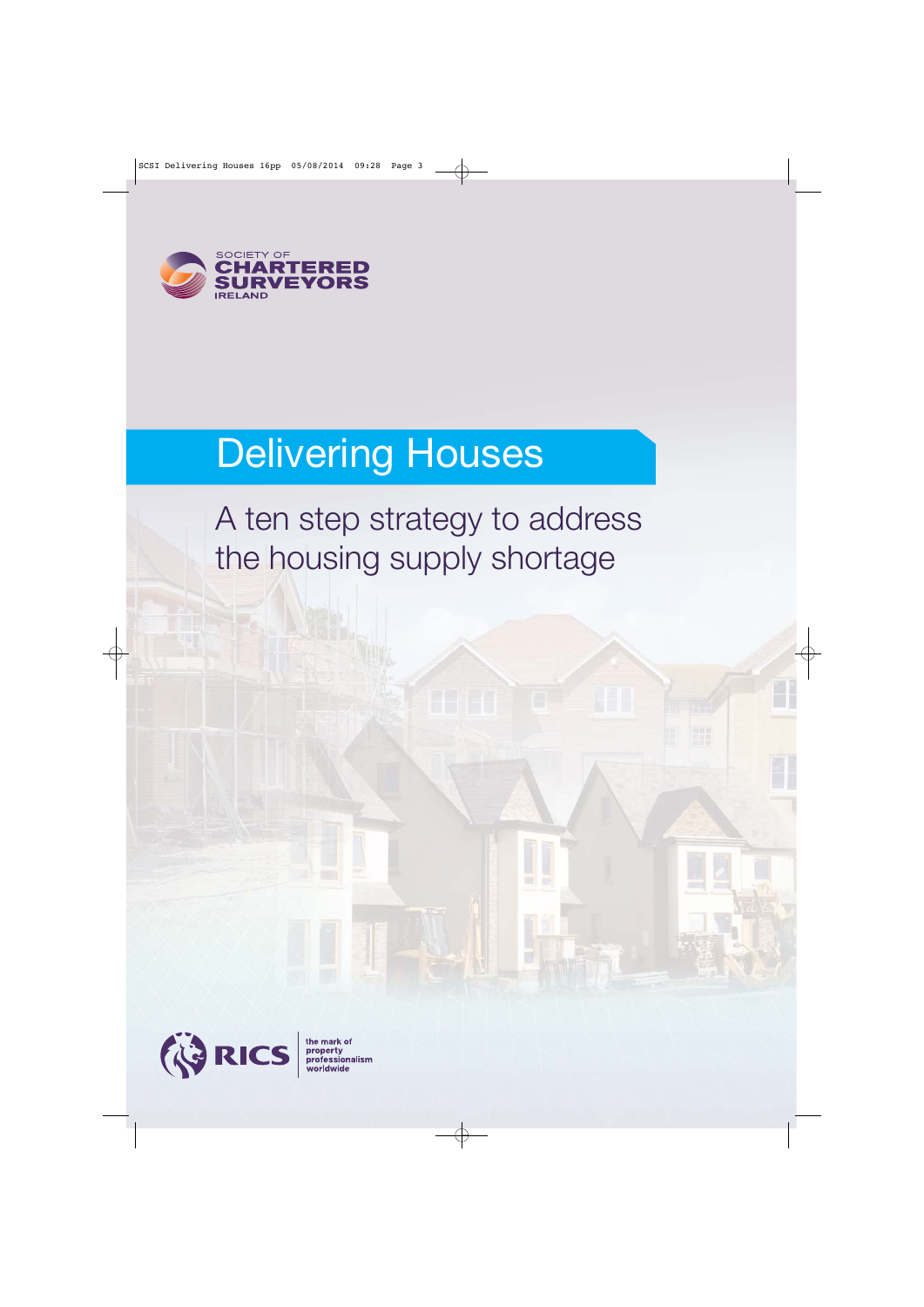## Key Society of Chartered Surveyors Ireland (SCSI) Recommendations



## Increasing the supply of housing

- 1. Introduce a ʻBuilders Finance Fund' to support SME builders completing developments
- 2. Reduce development contributions for a period of 2 years
- 3. Streamline planning process to speed up decisions and reduce delays
- 4. Reduce VAT on new home construction from 13.5% to 5% for 2 years
- 5. Reduce windfall tax on land from 80% to 33% to bring it in line with Capital Gains Tax
- 6. Introduce Vacant Site Levy on sites of strategic importance in a targeted and transparent manner
- 7. Encourage NAMA to license developers to build out sites in strategic areas in its portfolio
- 8. Introduce a Local Property Tax exemption for people ʻtrading- down' to smaller units to increase the availability of second hand homes
- 9. Introduce a Revolving Infrastructure Fund (RIF) to finance infrastructure provision upfront before development
- 10. Greater action needed on reducing the number of mortgages in arrears, particularly in the ʻBuy to Let' sector.

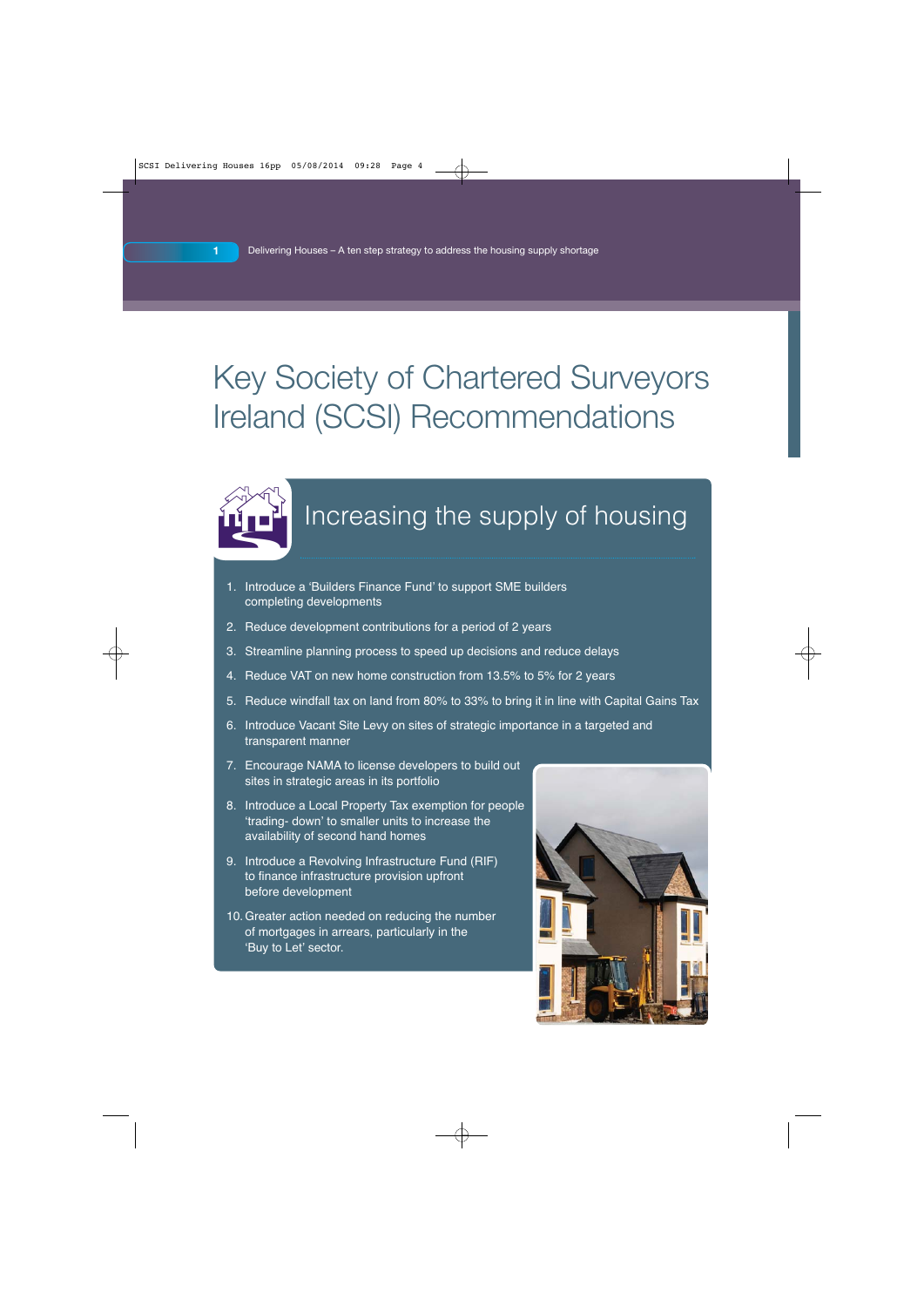# **Delivering Houses A ten step strategy to address** the housing supply shortage

There is a serious shortage of supply of residential property in Dublin at present which is leading to house price inflation of 24% year-on-year according to the Central Statistics Office. Nationally, property prices have increased by approximately 12.5% year on year.

According to the SCSI Construction Sector Outlook 2014 and the Department of Environment, Community & Local Government, approximately 89,000 units were built at the peak in 2006 and 8,301 were built in 2013, representing a decline of 90%.

Research by the ESRI suggests that in the coming years, increases in population and changes in Ireland's demographics will result in the formation of at least 20,000 new households per year, each requiring a separate dwelling. The results suggest an ongoing need for approximately 25,000 dwellings a year over the coming fifteen years.

The Housing Agency has estimated that there will be a total requirement for 80,000 units across 272 urban

settlements nationally, an average of 15,932 units per annum over the five years (ranging from 9,526 in 2014 to 20,853 in 2020). It estimates that 47% of total supply over this period is required across the Dublin region.

In the second hand home market, there is a lack of mobility for many reasons including negative equity and people wishing to hold onto tracker mortgages. Increases in property prices in Dublin and new products enabling people to take their tracker mortgages with them will assist, but unless supply is increased, there will be nowhere for these people to move to and the problems will persist.

According to the Central Statistics Office Residential Property Price Index May 2014, in Dublin residential property prices grew by 4.2% in May and were 22% higher than a year ago. The CSO Index does not include cash sales which comprise approximately 50% of all transactions. The pace of inflation of property prices in Dublin is of concern to the SCSI.



Source: Department of Enviroment, Community & Local Government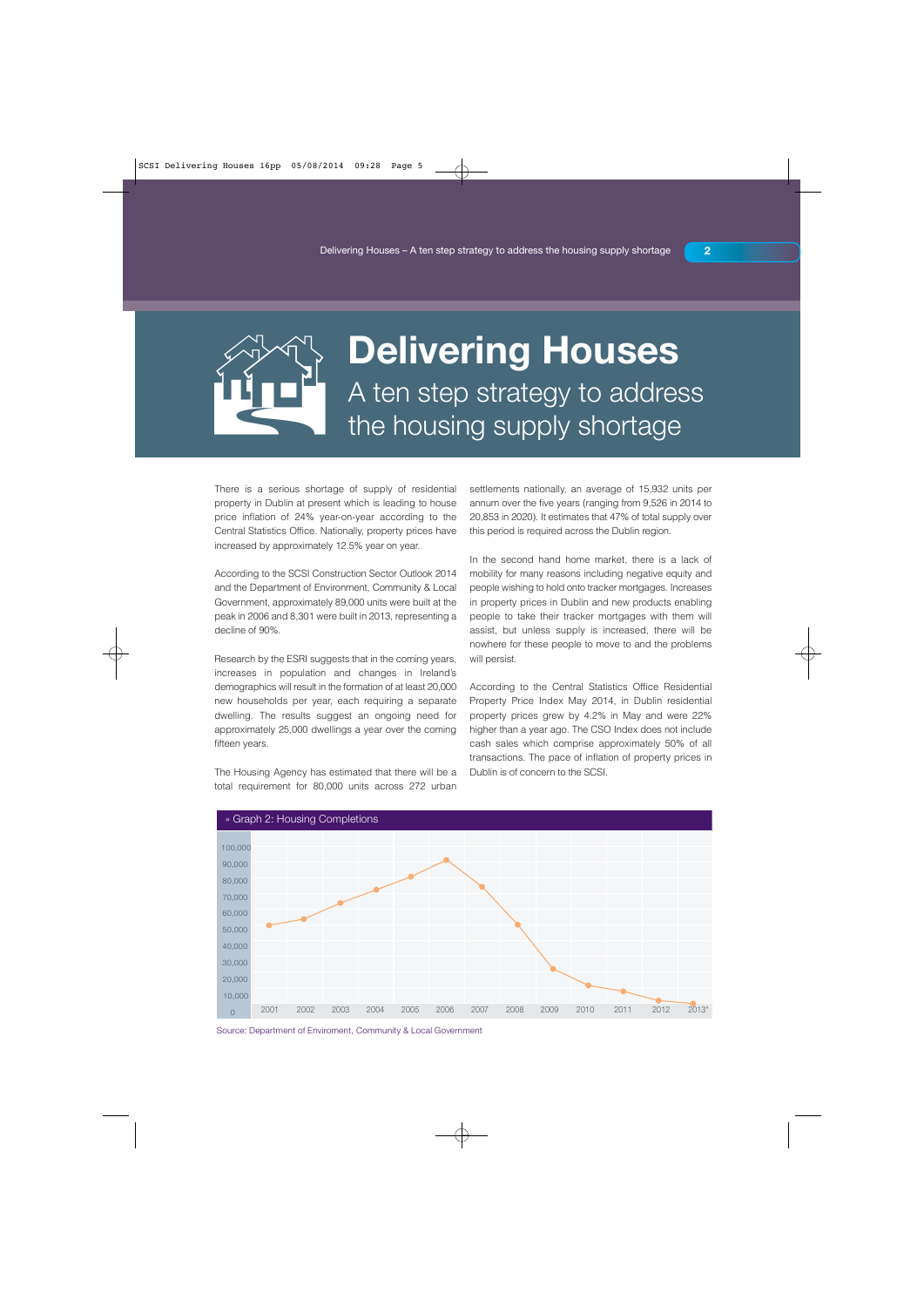Furthermore, according to the latest Society of Chartered Surveyors Ireland / Central Bank of Ireland<sup>2</sup> Survey of Property Professionals, 95% of property professionals surveyed expect property prices to increase nationally during the year.

It is imperative that action is taken to mitigate the effects of this unsustainable level of price inflation as a consequence of a critical lack of supply of homes coming onto the market.

The SCSI believes that a properly functioning housing market is an essential component of sustaining economic competitiveness and productivity. It is clear that there is no 'silver bullet' available to overcome the current market dysfunction arising from the 'boom to bust' cycle but there are a number of levers available that can support the development of a more sustainable market.

The SCSI Residential Property Outlook 2014 and Construction Sector Outlook 2014 highlighted a number of barriers to increasing the supply of new homes including the availability of development finance, disproportionately high development levies, local infrastructure deficits and the zoning of land.

Figure 2 visualises a model of supply and demand for new houses. Demand for housing is affected by household demographics, household incomes, the availability and cost of credit (i.e. mortgage finance) and also the availability and cost of renting (private and social housing) as well as the availability and cost of existing dwellings.





<sup>2</sup> SCSI / Central Bank of Ireland Survey of Property Professionals Q1 2014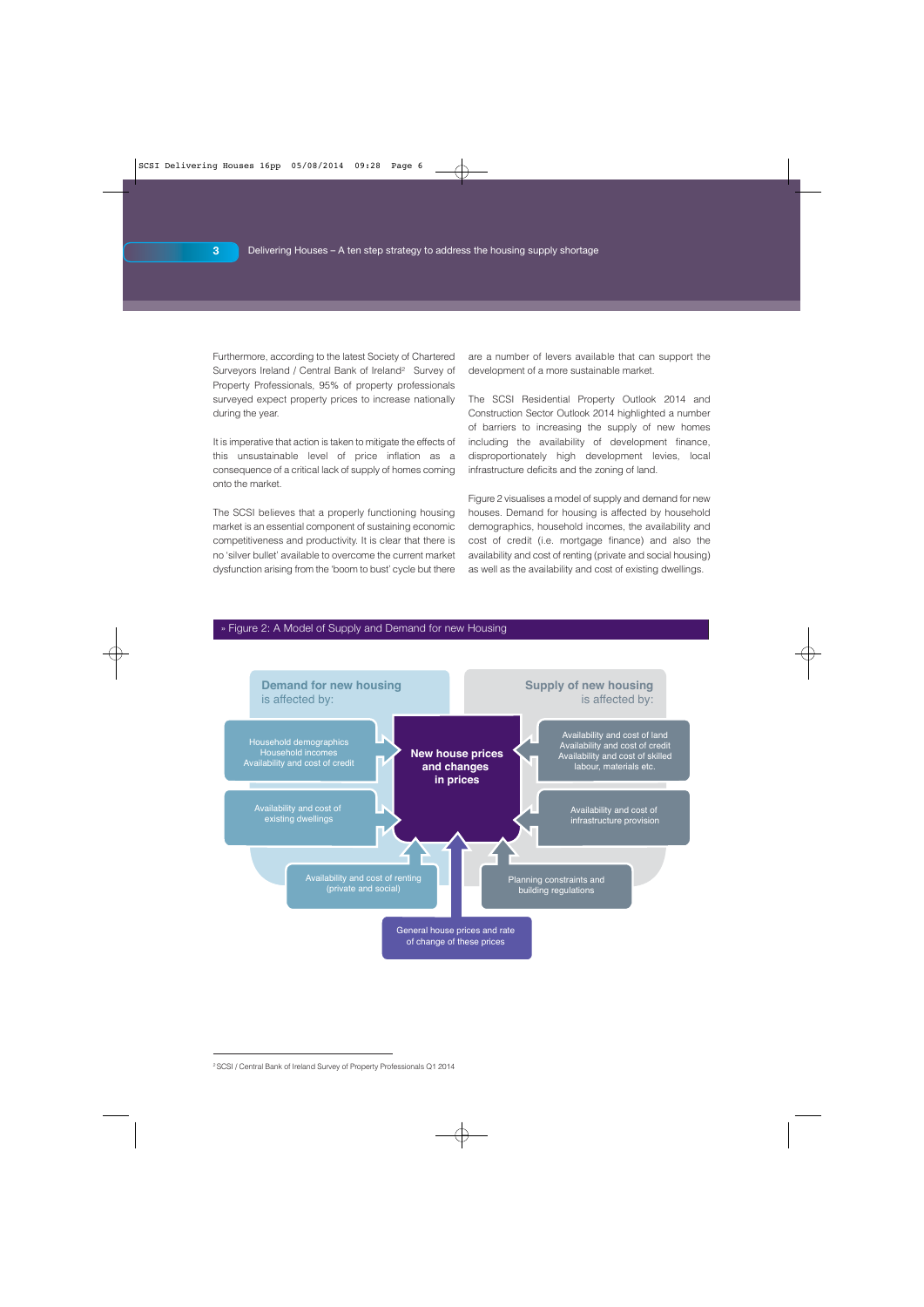### 1.1 Demand for housing

It is the SCSI's view that the demand side of the housing model equation does not require immediate intervention and its members have raised concerns in relation to the proposed 95% mortgages backed by Government, as a way of further exacerbating house price inflation in Dublin and other urban areas.

There is however, a need for a more sustainable mortgage market. According to the Irish Banking Federation (IBF), the total value of new mortgage lending in the first quarter of 2014 was €568 million which represents a 34.2% decline compared to the previous quarter although it did represent an increase year on year. On average, the value of the mortgage market on an annual basis is approximately €2bn, which is significantly down from around €40bn at the peak. It would be imprudent to revert to the level of credit available during the height of the economy in 2006, but a more sustainable level of €8-€10bn is more in line with appropriate levels of residential lending.

One of the recommendations made last year by the SCSI was for the introduction of a standardised mortgage application form to ensure a more simplified and transferrable mortgage application process in addition to extending provisional mortgage approval to 6 months as standard. The current timeframe is too short in the context of reduced housing supply.

The availability and cost of rental accommodation in the private rented sector (and social housing) is another factor that influences demand in the housing market and this is examined in section 2 in greater detail. It is clear that supply shortages are putting additional pressures on the private rented sector in Ireland which is causing rents to increase and is impacting our competitiveness from an international perspective.

### 1.2 Supply of Housing

It is the SCSI's view that the demand side of the housing equation does not need Government intervention per se in the short term and that the immediate priority is on the supply side of new housing. On this basis, the SCSI has set out a number of recommendations that would support a quicker delivery of new homes to meet the

supply shortages in urban areas, and in Dublin in particular where house price inflation is most acute.

Supply of new housing is affected by the inputs to housing development including the availability and cost of land, the availability and cost of credit (i.e. development finance) and the availability and cost of skilled labour and the cost of materials. Supply of new housing is also greatly affected by the availability and cost of infrastructure provision as well as planning constraints and building regulations.

#### Availability of Development Finance

According to SCSI members surveyed, one of the main reasons for the delay in new housing coming to the market is the lack of development finance available for SME developers and builders. AIB has launched a €350m fund for experienced developers who want to build residential developments in Dublin, Cork and Galway. Bank of Ireland has only recently stated its intention to return to providing development finance. Other domestic lenders do not appear to have become active in development finance lending as of yet.

NAMA expects to approve total development funding of €2.5 billion for commercially viable projects in Ireland over the period to end-2016. This will include the construction of 4,500 new houses and apartments in Dublin in addition to office accommodation in Dublin and investment in viable retail projects. It will include significant development in the Dublin Docklands. This funding will, however, take time to come through and increase supply in the market. Frank Daly, Chairman of NAMA recently stated that "Many of those who are interested in buying development land in the Dublin area at the moment will have rate of return targets of 15%-20% and realistically those targets are unlikely to be met unless market prices rise significantly from current levels. Which means that they are unlikely to be in a position to initiate development projects in the near future".

Earlier this year, Government introduced a €500m Strategic Banking Corporation fund for SME's. The SCSI believes that a similar fund could be established to provide liquidity for builders seeking to access development finance.

<sup>3</sup> IBF Housing Market Monitor May 2014

<sup>4</sup> NAMA Annual Report 2013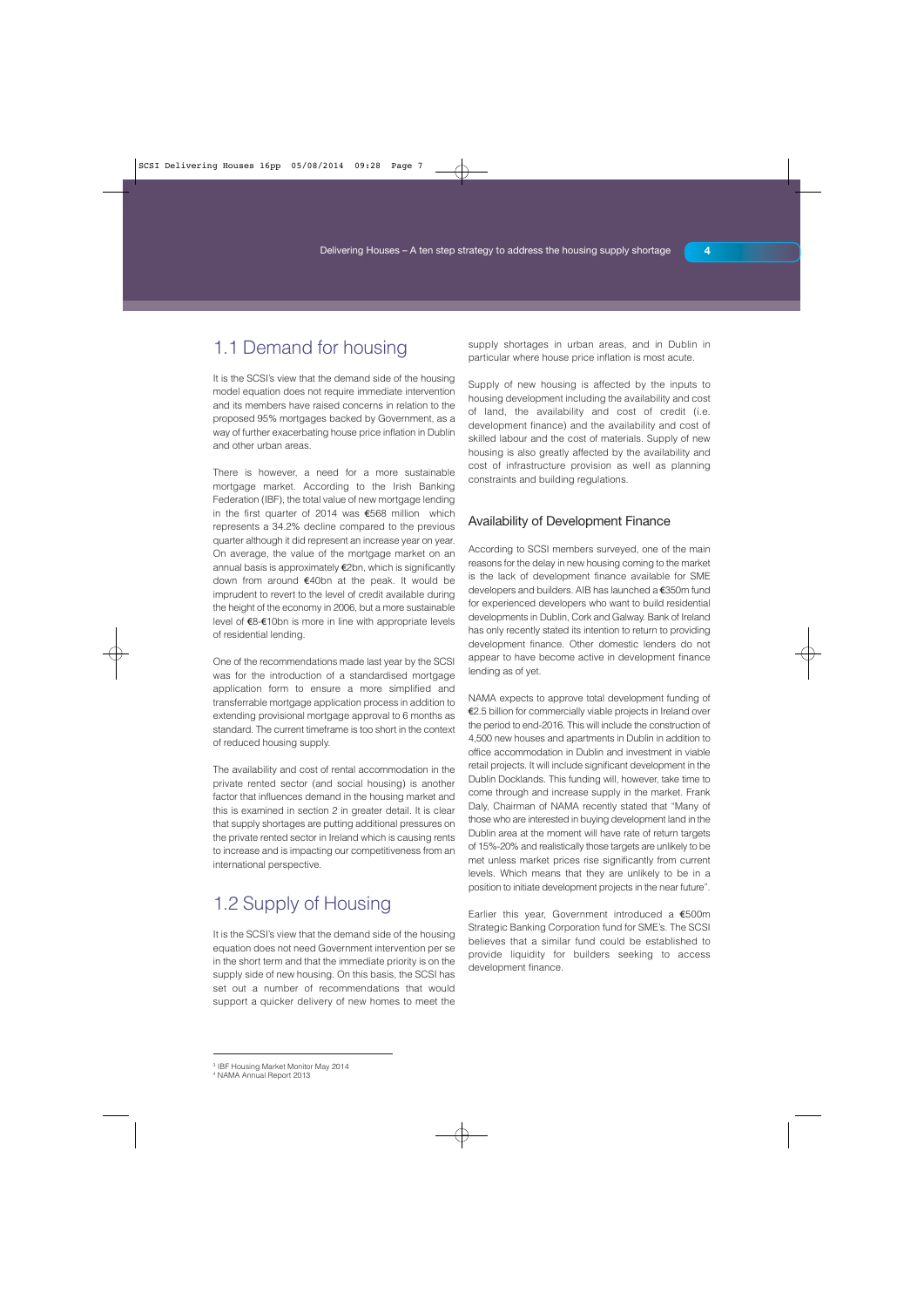#### UK Case Study: Builders Finance Fund

In the UK, the Department for Communities and Local Government and the Homes and Communities Agency have launched a £525 million Builders Finance Fund to help restart and speed up housing developments between 15 and 250 units that have slowed down or stalled. Its main objective is to address difficulties in accessing development finance faced by some housebuilders, particularly smaller developers, and to help bring forward stalled but viable sites. Funding will be made available to accelerate or unlock fundamentally viable housing schemes. Access to the fund is on a recoverable capital investment basis and for private sector developers. It will make investments over 2 years from 2015 to 2016 through to 2016 to 2017 and will be operated as an open competition.

#### Input costs on new Houses

In order to improve the economic viability of the construction of new homes, the SCSI recommends that the VAT rate on new homes, currently set at 13.5% is reduced to 5% for a period of 2 years.

In the Tourism sector, the reduction of VAT to 9% is estimated to have created 15,000 jobs since it was introduced in July 2011 and has been very successful.

It is likely that the short-term reduction in VAT will increase the economic viability of development and consequently result in more supply of housing coming onto the market.

#### UK Case Study

The provision of construction services and goods in the UK is generally standard-rated at 17.5%. However, a zero rate of VAT is applicable for services provided in the course of construction of new homes.

The supply of building materials is VAT standardrated at 17.5%. The supply of building materials to a person to whom the supplier is also providing construction services, where these materials are incorporated into the building or its site, can be zerorated in most cases.

Other housing input costs including labour and materials are more inelastic and therefore VAT is a lever that could be used to stimulate construction and create jobs.

#### Part V Obligations

Evidence in the UK has shown that reducing social and affordable obligations has improved the viability of certain developments and enabled more houses to be brought to the market. The social housing crisis in Ireland is very serious but the SCSI does not believe that part V is delivering in terms of social housing under the current model and in particular in cases where Local Authorities have accepted cash payments in lieu of social housing provision. Reducing Part V obligations may increase viability of schemes and result in faster development.

The SCSI believes that there is an urgent requirement for social and affordable housing and that Part V needs to be reviewed and has recommended that increased provision is made in the Public Capital Programme to 2020 for investment in social housing, which is down 26% on the peak. This is covered in more detail in section 4.

#### Development Contributions

The economic viability of projects is a major concern for the lack of house building, according to Chartered Surveyors.

Development levies are another factor affecting the economic viability of construction. They have been reduced by the local authorities in Dublin by 26% and the SCSI acknowledges the measure in Construction 2020 to amend the current arrangements so that the lower rates of contributions can have a retrospective effect for existing planning permissions that have yet to be activated. This measure should be implemented.

The SCSI recommends that development levies should be reduced and that the rate at which development levies are charged should be index linked so that levies can react in line with market changes. An example of this would be to index link the rate of development levies to the SCSI Construction Tender Price Index.The latest SCSI Construction Tender Price Index shows that tender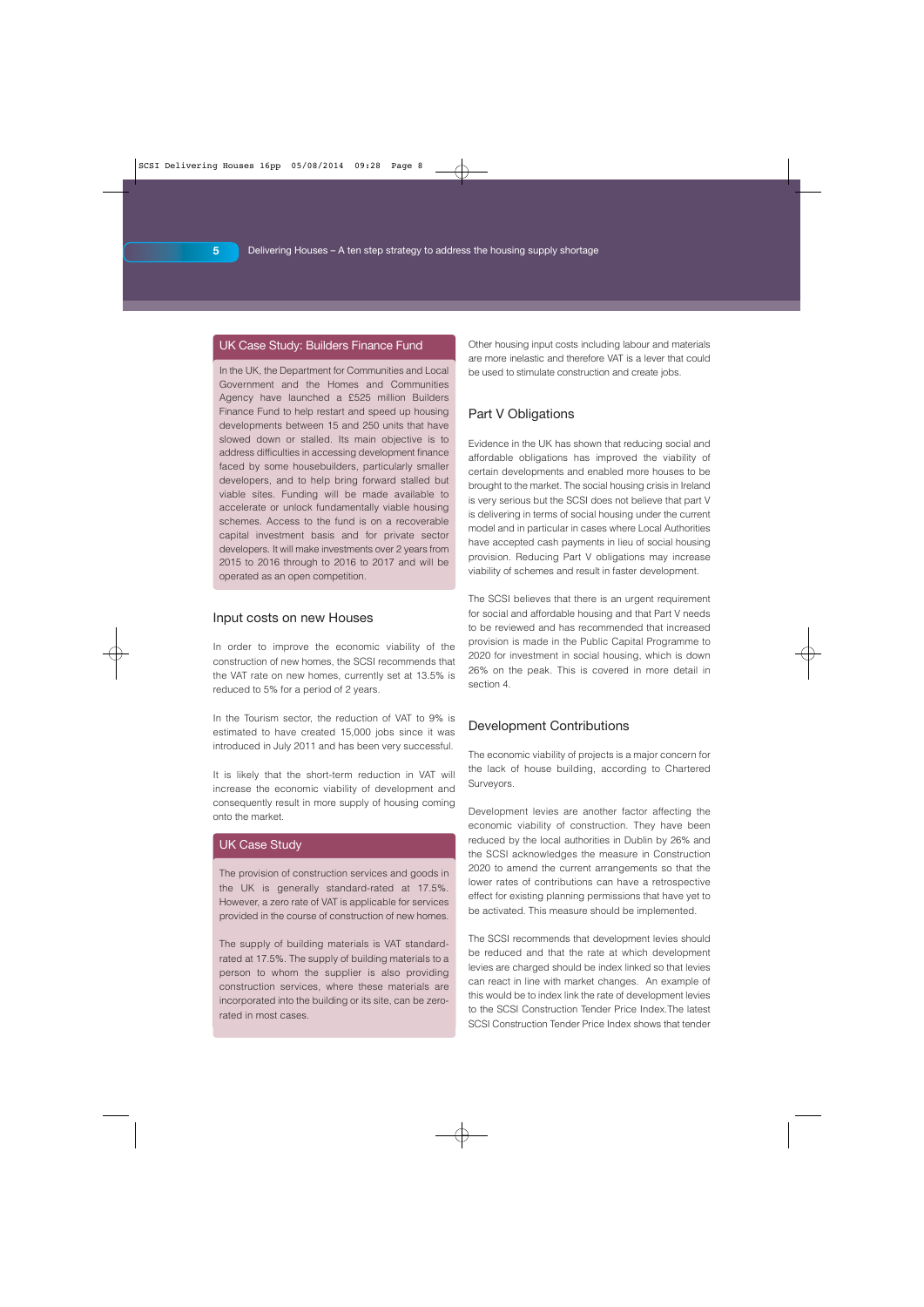prices are approximately a third lower than they were at the peak and this should be reflected in development levies to improve the economic viability of residential developments.

#### Financing local infrastructure development

A significant barrier to unlocking supply of residential homes is the requirement to fund infrastructure in advance of the development being completed. In the current environment, there are fiscal constraints on developers in financing upfront infrastructure. This is problematic and leads to delays in completion of developments. There are also situations whereby funding for the delivery of a piece of local infrastructure is required by a number of landowners/developers (i.e. a traffic calming measures or roundabouts) but the developers may be at different stages of development or even insolvent. This means that the local piece of infrastructure cannot be financed and thus the development which is ready cannot be completed. Therefore, there is a requirement for a mechanism to assist with the funding of pieces of local infrastructure up front to speed up the delivery of housing (and commercial projects).

#### UK Case Study: Revolving Infrastructure Funds (RIFs)

In the UK, Revolving Infrastructure Funds (RIFs) are being introduced as a funding mechanism for infrastructure ahead of developments being completed. The fund enables the delivery of infrastructure required to unlock or serve development that will bring about economic and/or housing growth. By providing this key infrastructure upfront, planning risk is reduced, as are up-front planning obligation costs, enabling development to come forward quicker than it would ordinarily do. The new developments will also have a reduced impact on existing communities, as new infrastructure required to serve them will be in place prior to the completion of large-scale development.

The proposition is for the RIF to provide cash to pay (in part or all of) for the key items of physical infrastructure, which in turn enables associated land to be released for development over time. This is the investment phase

with money being paid out to fund infrastructure. A proportion of the value of the development land is used to pay back the RIF for its outlay (potentially plus a commensurate return). This is the repayment phase, with receipts coming back to the RIF. Value is typically released either through the sale of land or proceeds of the development itself (through the sale of houses) and the funding is returned and revolving. Hence an RIF is a means of providing financing, and is not a grant or subsidy. Once it has generated sufficient receipts, the RIF is then able to reinvest amounts returned to pay for infrastructure on further projects.

The West of England Revolving Infrastructure Fund (RIF) is worth £56.7m and is made up of two elements; £16.9m from the Growing Places Fund and £39.8m from the Regional Growth Fund (RGF).

The SCSI recommends that the possibility of a Revolving Infrastructure Fund (RIF) being established in Ireland by Government and funded by the European Investment Bank (EIB) to provide upfront funding for the completion of local infrastructure projects in strategic areas to unlock development land for completion.

#### Planning delays and design requirements

The Construction 2020 report states that 'a fit for purpose, flexible, effective and proactive community led planning system is a vital support to a properly functioning construction and development sector and to the wider economy'.

The SCSI believes that we must avoid the planning mistakes made during the boom and that all future planning is based on in depth analysis of demographic trends and key infrastructure availability.

*"Some local authorities remain too firmly fixed on high density residential development, even in less central locations. Demographic changes – in particular a sharp decline in the number of people in their 20's – mean that the natural demand for apartments outside the city centre and locations close to good public transport links has diminished" Chartered Surveyor, Dublin*

In the UK, planning authorities take a very proactive approach to land management and the SCSI would like

<sup>5</sup> NAMA Annual Report 2013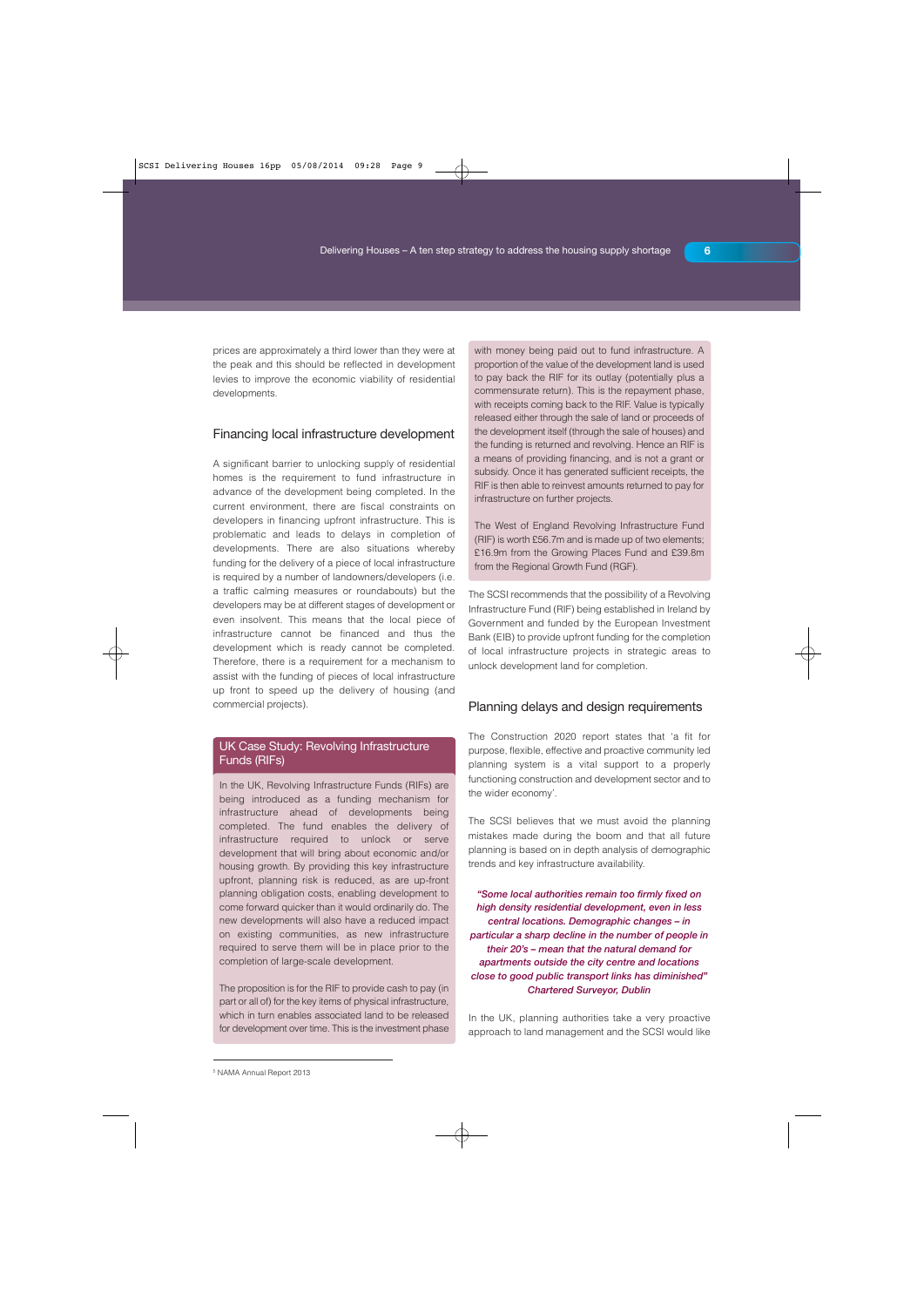to see a similar approach taken in Ireland to land management on a strategic level with a long term view.

A number of critical projects within the NAMA portfolio currently have no planning permission or have permissions that are no longer viable. For example, while there is extant planning permission on NAMAsecured sites in south Co. Dublin for 1,500 residential units, it is estimated that, for planning, infrastructure or economic considerations, just over 200 of these properties are currently deliverable<sup>5</sup>.

The SCSI Submission on the Development Management Guidelines recommended the need to ensure that future apartments are designed to be more suitable for family living. It has become evident that the current design of apartments is not suitable for family occupation and it is our view that consideration should be given towards the European style of apartments which are more suitable for long term habitation, when new developments are being designed, particularly as we move towards more high density schemes in urban areas.

It is the view of the SCSI, that if apartments are designed for families and long term occupation, this would reduce the pressure on the supply of traditional 3 and 4 bedroom homes.

In December 2012, the Government announced the designation of some 66 hectares of land in Dublin Docklands as a SDZ. Such zones are designated to facilitate development which is of economic or social importance to the state. The SDZ legislation allows for a fast tracked planning regime. Once a SDZ is adopted by An Bord Pleanala on appeal future planning applications which are consistent with it must be granted permission and no appeal can be taken against a grant of permission. The planning authority may also compulsory acquire land in the SDZ. SCSI welcomes the recent approval of the Docklands SDZ where there are sites which make up over 22 hectares of development potential and recommends that SDZ's are considered in other areas which could increase supply in a fast-tracked manner and which are of economic and social importance.

#### Increasing the availability of land for development

The supply of land to the market for development is a key element of increasing the supply of residential homes.

According to the SCSI / Teagasc Land Sector Outlook 2014, the current level of land transfer for sale is minimal with just 0.5% of all land transacted annually and while transactions have increased nationally in 2013, Dublin was the only region members recorded a decrease of 1.4% in 2013. The current windfall tax is a disincentive to sell land and should be reduced from 80% to 33% to bring it in line with Capital Gains Tax.

The SCSI is represented on the Lord Mayor of Dublin's Vacant Site Levy task-force which proposed a mechanism to stimulate housing and commercial space development. In principle, the SCSI agrees with such a mechanism to free up derelict sites but also notes that in many cases the costs of bringing these sites forward are prohibitive and economically unviable and due care and consideration should be given to the mechanism and methodology to ensure that smaller landowners and builders are not penalised in favour of larger better funded investors. The levy should be focussed on sites of strategic importance and be introduced on a piloted basis in a fair and transparent manner. Furthermore, due care and careful consideration needs to be given to the methodology used for the levy.

One challenge with the viability of developing land is the fragmentation of sites around major urban areas. In the UK, the local authorities are taking a proactive approach to land assembly.

#### UK Case Study: Green Belt Swaps and Land Assembly

#### *Green Belt Swaps*

In the UK, the Office of National Statistics used census data to estimate that urban land represents around 9% of the UK's total land area. The Government currently states that all housing needs could be met if another 3% was to be developed, so that total urban land totalled 12%. Growth management that aims to contain urban sprawl is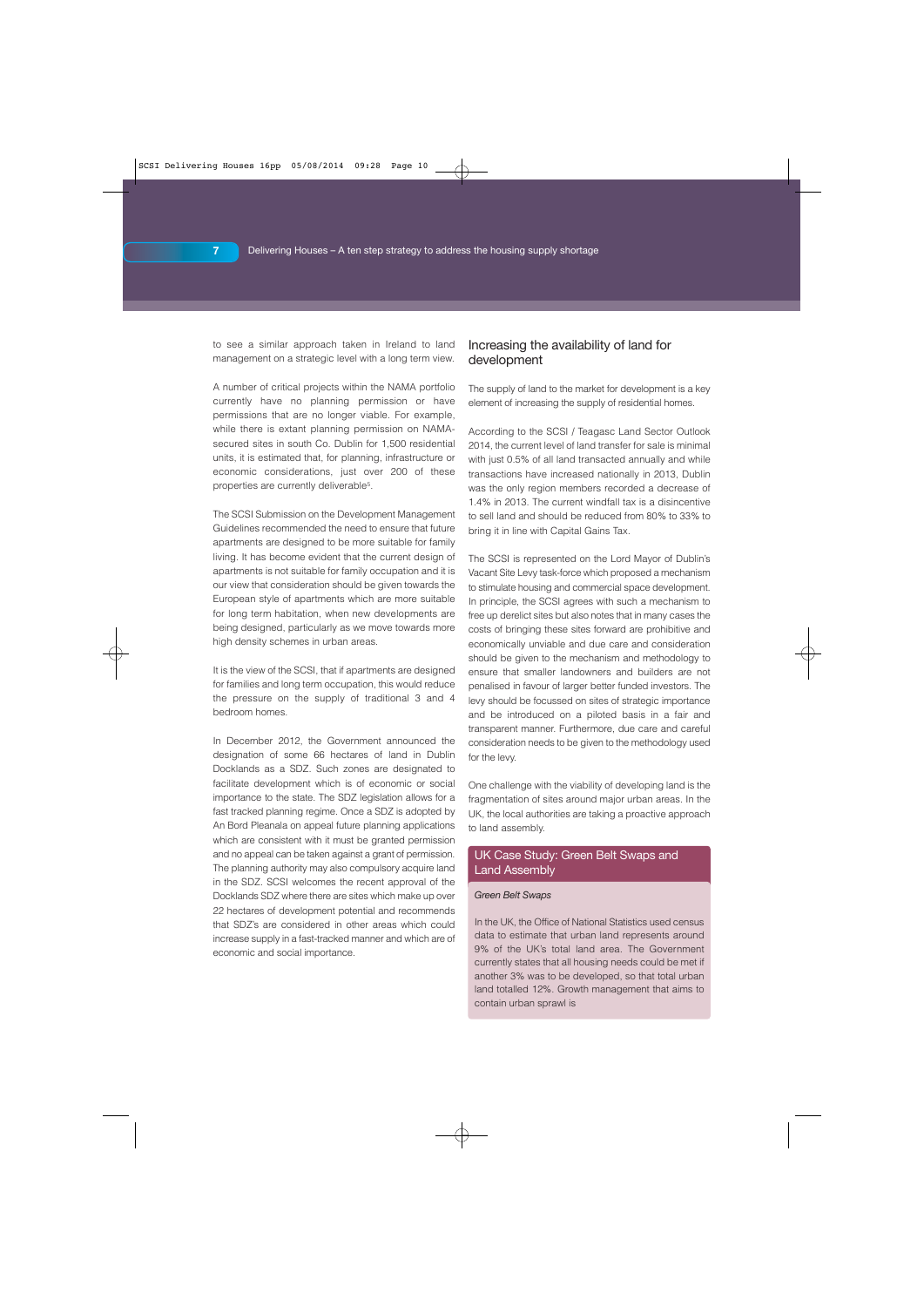clearly attractive but there is now a discussion in relation to regularly reviewing boundary limits. A key aim is to ensure that infrastructure is put in place before the boundary is adjusted. Green belt land swaps, whereby brownfield land in the green belt is given permission for development in return for more attractive land for leisure to be added to the green belt is being encouraged by Government. A variation of this model is used in Cheshire East which aims to deliver 27,000 new homes and 30,000 new jobs by 2030. It is proposing the release of around 80 hectares of council owned green belt farmland to develop a new community of 1800 homes and will designate a new area of green belt in the South of the borough.

#### *Land Assembly*

In France, Germany and the Netherlands and in parts of the USA, Australia and New Zealand, local authorities play an active role in land assembly which is often coupled with Compulsory Purchase powers. This can be crucial in large scale extensions and new towns as well as redevelopment and regeneration. Land readjustment is a way of pooling existing use values of land in multiple ownership in order to create added value through regeneration or redevelopment.



Source: www.nama.ie

#### » Graph 3: NAMA Property Portfolio by Property Type

#### Licensing of building on land owned by NAMA

According to NAMA's Annual Report 2013, 11% of its portfolio is made up of land and 23% of development property.

The SCSI recommends that NAMA issues licences to developers to build on viable sites in strategic locations in the NAMA portfolio in Ireland. As the small developer/builder does not have to pay for the site upfront, it can devote its capital to the construction cost. When the completed house is sold, NAMA would then receive payment. This model worked very successfully in Dublin during the 1970's and 1980's.

#### Financial Viability in Planning

Existing planning policy plays a part in forward planning and development, however issues have arisen over time, especially since the economic downturn in relation to the viability of developments. In particular, the principle of viability considerations forming a core part of a development plan making process should be considered by Government and Planning Authorities alike. A proper understanding of financial viability is essential in ensuring that land is willingly released for development by landowners, that developers are capable of obtaining an appropriate market risk adjusted return for delivering the proposed development and the proposed development is capable of securing funding.

The financial implications of policy in terms of viability of projects needs to be revisited at a local level rather than rely on a formula with fixed percentages at a national level. Guidance should be provided to Local Authorities to test the viability of a proposed development that has encountered particular policy requirements and efforts should be made to track this back to the market conditions in order to achieve viability. For example, social housing contributions can be set too high and therefore renders a development non-viable and neither the market housing nor the affordable housing is delivered.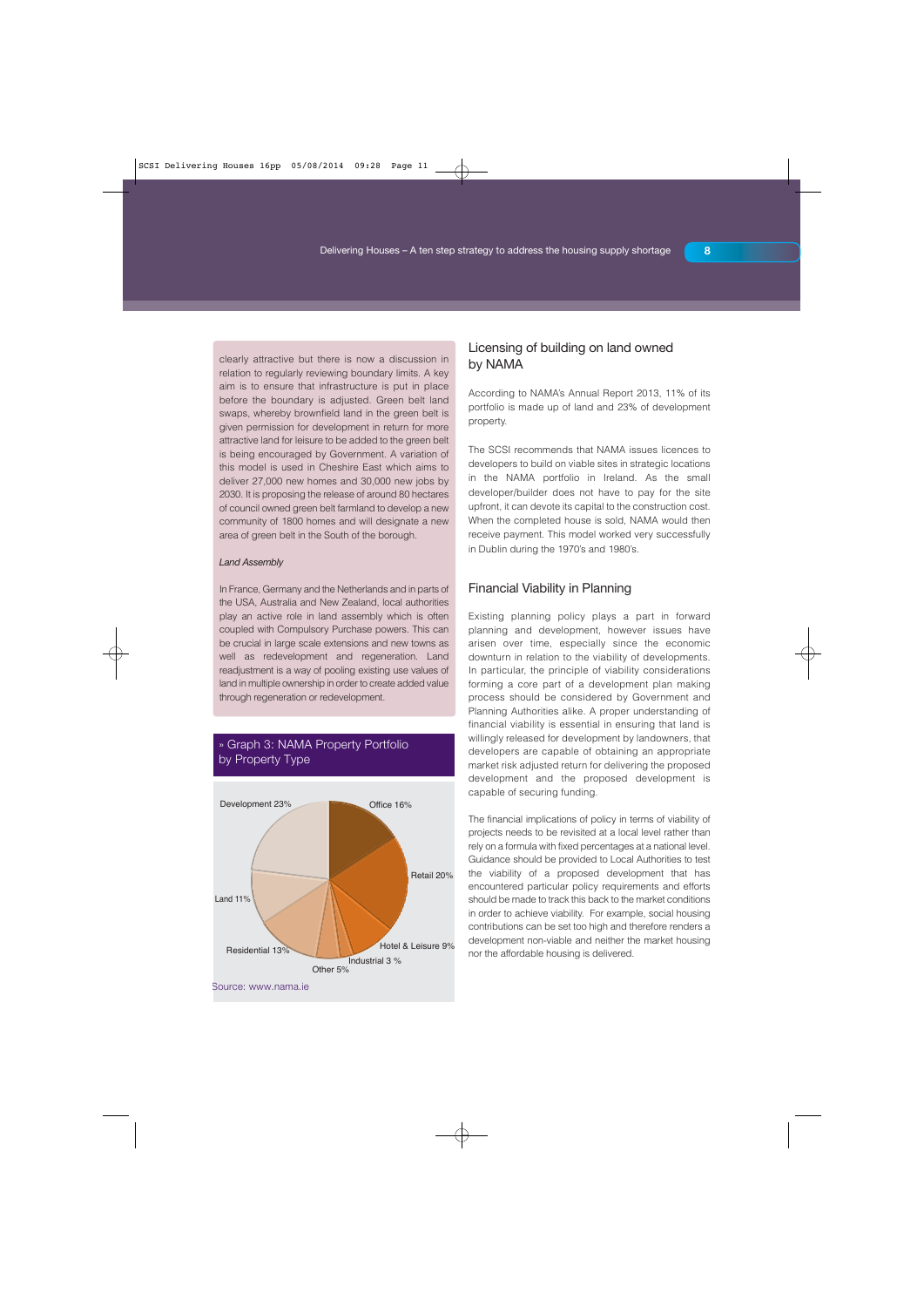#### UK Case Study:

The UK Government introduced legislation under the Growth & Infrastructure Act to enable re-negotiation of planning permissions which were non-viable as a result of affordable housing obligations. This has been very successful in the UK for delivering housing units which would have previously failed to commence.<sup>6</sup>

#### Mobility and Housing Lifecycle

The lack of mobility in the second hand home market is also having a significant impact on the supply of properties coming to the market. This lack of mobility has been caused by negative equity and also an unwillingness of homeowners to lose valuable tracker mortgages. Some financial institutions have introduced products but their uptake remains to be seen.

One area the SCSI believes should be considered is in relation to single occupancy of large 3 and 4 bedroom homes. Due to the lack of suitable alternatives, older people are staying in houses that are no longer suitable for their needs. The SCSI recommends that an incentive is introduced for older people to 'trade-down' their properties to smaller units. This incentive could be in the form of a reduction or waiver on the Local Property Tax for several years.

#### Living Cities

The Living Cities Initiative introduced and extended in recent Budgets has been a useful mechanism to encourage the redevelopment of the Georgian Core of many cities. The SCSI recommends that this is extended and also that it is coupled with less onerous planning conditions to convert unused commercial units into residential apartments and houses.

#### Home Renovation Incentive Scheme

The Home Renovation Incentive Scheme (HRI), introduced in the last Budget has been very successful with over 4,300 separate contracts already agreed on 3,830 properties and a spend of over €80m so far.

The SCSI recommends that the threshold for the HRI should be increased.

#### Mortgage Arrears

According to the Department of Finance Mortgage Restructures Data, April 2014, which includes data from AIB, Bank of Ireland, PTSB, ACC, KBC Ireland & Ulster Bank, there are 107,967 mortgages, or 15% of all mortgages, are in arrears. Of those, 32,821 mortgages are in arrears of less than 90 days and 75,146 are in arrears of greater than 90 days.

The SCSI recognises the challenges for people in mortgage arrears and welcome the fact that increased engagement between homeowners and financial institutions has resulted in restructuring.

The SCSI also believes that if supply is to be increased, greater action will need to be taken by the financial institutions to reduce the number of accounts in arrears, particularly in relation to the Buy to Let sector.

In the US, the use of non-recourse mortgages provide additional safeguards to homeowners and because the lender assumes this additional risk, lending practices and loan to value requirements are far more prudent and therefore the incidence of non-performing loans is dramatically reduced.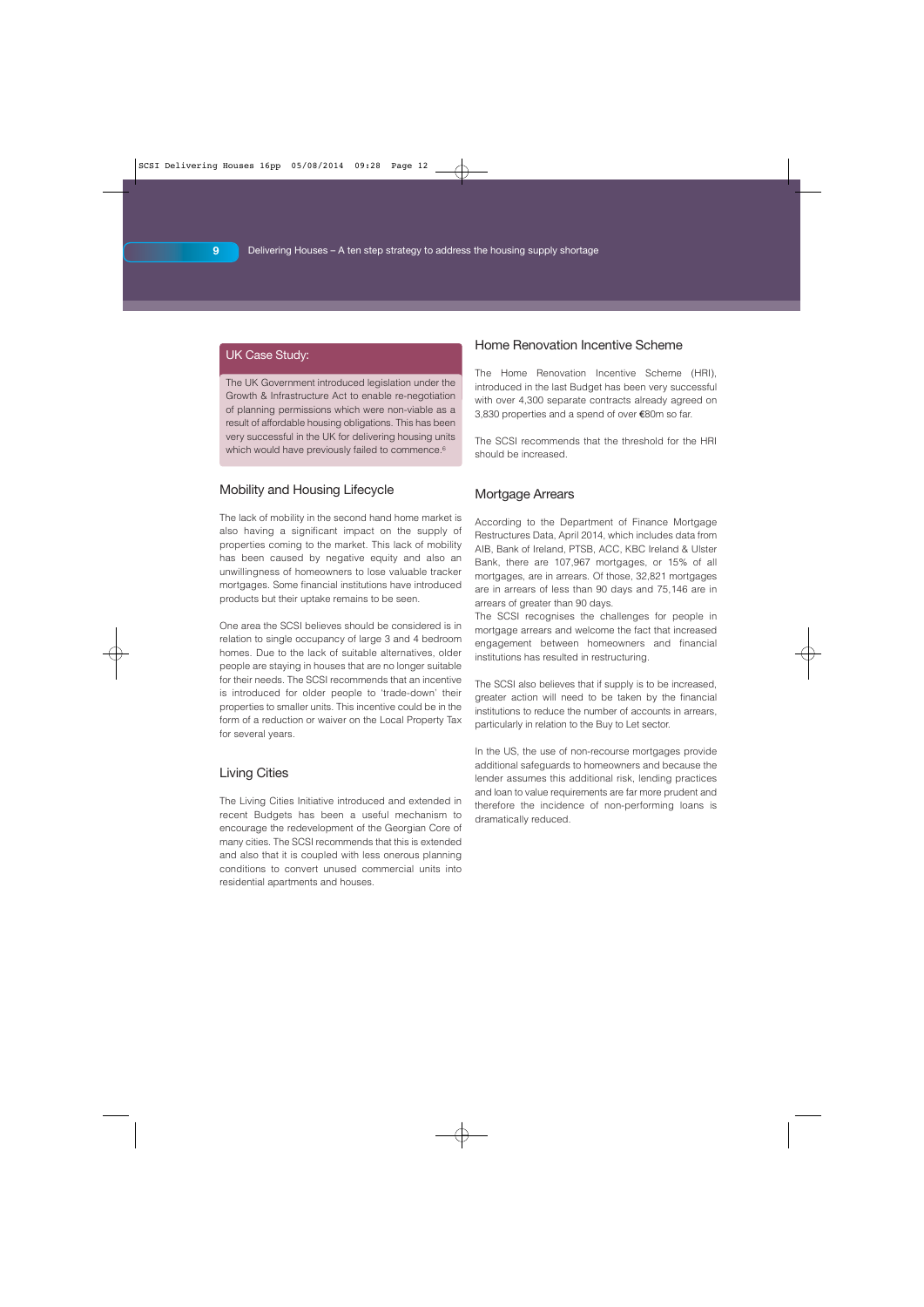

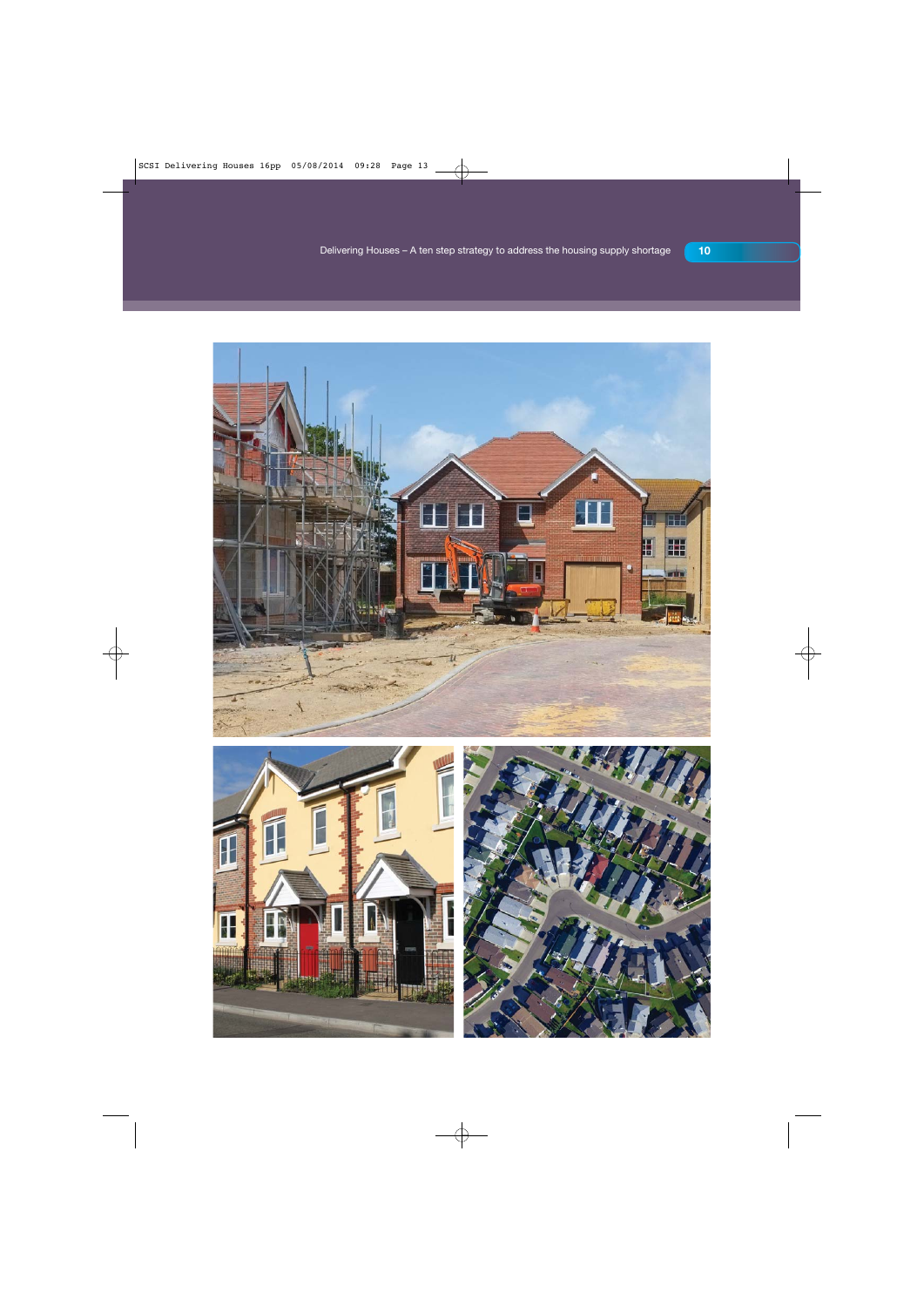